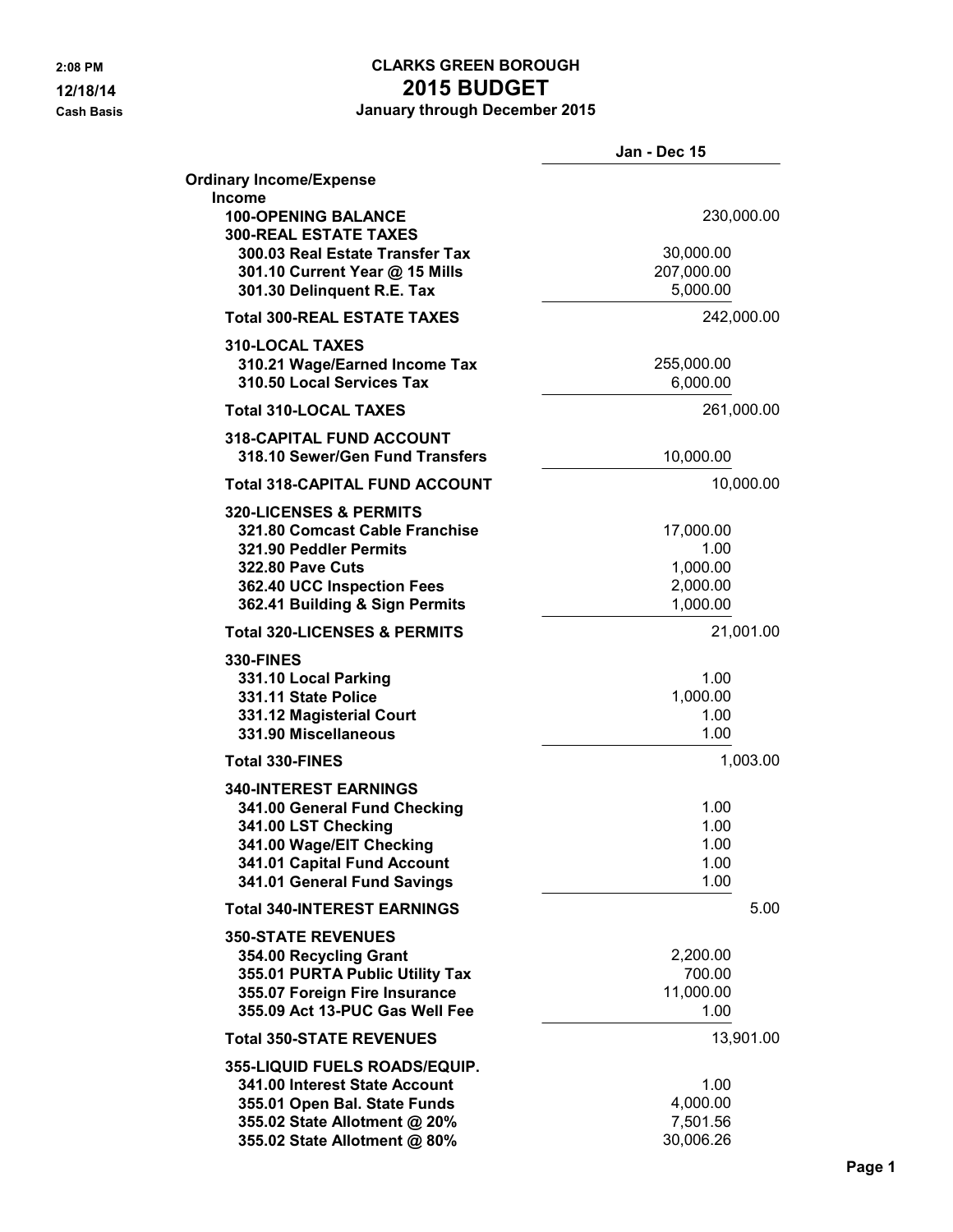### **2:08 PM CLARKS GREEN BOROUGH 12/18/14 2015 BUDGET Cash Basis January through December 2015**

|                                                                                                                                                                                                                                                                                                                                                                                                                                                                       | Jan - Dec 15                                                                                                                                   |
|-----------------------------------------------------------------------------------------------------------------------------------------------------------------------------------------------------------------------------------------------------------------------------------------------------------------------------------------------------------------------------------------------------------------------------------------------------------------------|------------------------------------------------------------------------------------------------------------------------------------------------|
| 355.90 Miscellaneous                                                                                                                                                                                                                                                                                                                                                                                                                                                  | 100.00                                                                                                                                         |
| Total 355-LIQUID FUELS ROADS/EQUIP.                                                                                                                                                                                                                                                                                                                                                                                                                                   | 41,608.82                                                                                                                                      |
| 361-GENERAL GOVT.<br>361.30 Zoning/Subdivision Fee<br>361.50 Sale Maps, Codes, etc.<br>361.90 Miscellaneous                                                                                                                                                                                                                                                                                                                                                           | 1.00<br>1.00<br>1.00                                                                                                                           |
| Total 361-GENERAL GOVT.                                                                                                                                                                                                                                                                                                                                                                                                                                               | 3.00                                                                                                                                           |
| <b>364-SEWER/SANITATION</b><br>341.00 Interest Sewer Checking<br>341.01 Interest Sewer Savings<br>364.00 Opening Balance<br>364.10 Sewer Use Charges<br>364.11 Sewer Tap Fees<br>364.90 Miscellaneous                                                                                                                                                                                                                                                                 | 1.00<br>1.00<br>330,000.00<br>401,000.00<br>1.00<br>1.00                                                                                       |
| <b>Total 364-SEWER/SANITATION</b>                                                                                                                                                                                                                                                                                                                                                                                                                                     | 731,004.00                                                                                                                                     |
| <b>380-OTHER REVENUE</b><br>383.90 Miscellaneous/Petty Cash<br><b>387.00 Contributions</b>                                                                                                                                                                                                                                                                                                                                                                            | 1.00<br>1.00                                                                                                                                   |
| <b>Total 380-OTHER REVENUE</b>                                                                                                                                                                                                                                                                                                                                                                                                                                        | 2.00                                                                                                                                           |
| <b>Total Income</b>                                                                                                                                                                                                                                                                                                                                                                                                                                                   | 1,551,527.82                                                                                                                                   |
| <b>Gross Profit</b>                                                                                                                                                                                                                                                                                                                                                                                                                                                   | 1,551,527.82                                                                                                                                   |
| <b>Expense</b><br><b>400-GENERAL ADMIN./FINANCE</b><br>400.11 Council/Mayor Salaries<br>400.20 Office Supplies<br>400.31 Employee Medical Exams<br>400.32 Postage/General Office<br>400.33 Travel Expense<br>400.34 Newsletter/Printing<br>400.35 Advertising<br>400.36 Education<br>400.37 NBT Loan Repayment<br><b>400.54 Contributions</b><br><b>400.54 AAJRB</b><br>400.54 Abington Comm. Library<br>400.54 Abington Rotary Club<br>400.54 Abington Senior Center | 14,400.00<br>2,000.00<br>100.00<br>500.00<br>100.00<br>1,500.00<br>1,000.00<br>100.00<br>49,100.00<br>4,847.64<br>2,000.00<br>400.00<br>500.00 |
| <b>Total 400.54 Contributions</b>                                                                                                                                                                                                                                                                                                                                                                                                                                     | 7,747.64                                                                                                                                       |
| 400.90 Miscellaneous<br>402.11 Auditor Fees<br>403.11 R.E. Tax Coll. Expenses<br>403.11 R.E. Tax Collector Wages<br>403.12 R.E. Tax Coll. Exp.Other<br>403.30 Postage                                                                                                                                                                                                                                                                                                 | 500.00<br>6,650.00<br>6,000.00<br>500.00<br>400.00                                                                                             |
| Total 403.11 R.E. Tax Coll. Expenses                                                                                                                                                                                                                                                                                                                                                                                                                                  | 6,900.00                                                                                                                                       |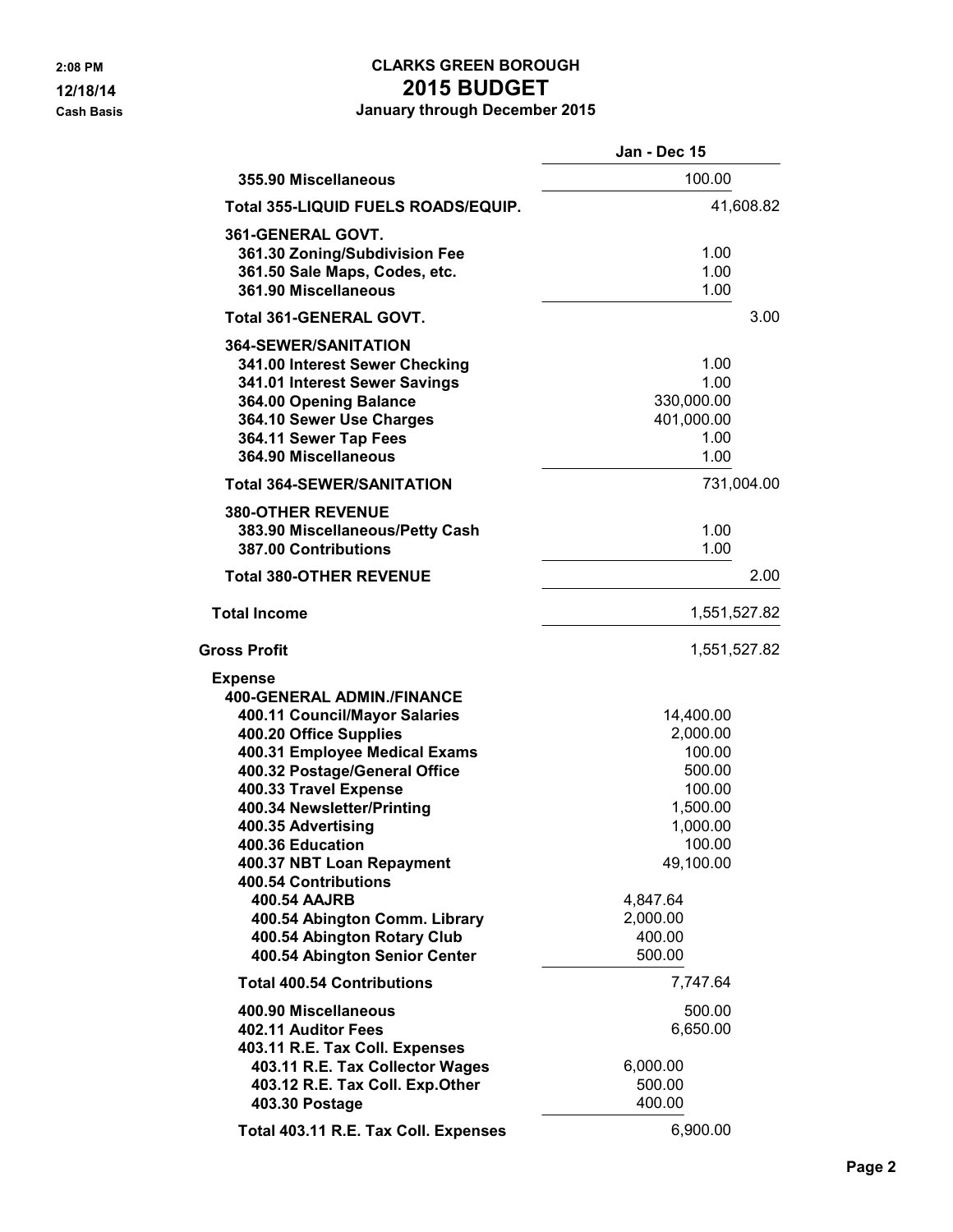### **2:08 PM CLARKS GREEN BOROUGH 12/18/14 2015 BUDGET Cash Basis January through December 2015**

|                                                                                                                                                                                                                                       | Jan - Dec 15                                                                                   |
|---------------------------------------------------------------------------------------------------------------------------------------------------------------------------------------------------------------------------------------|------------------------------------------------------------------------------------------------|
| 403.14 Office Wages<br>403.15 Dental Insurance<br>403.15 Health Insurance<br>403.15 Vision Insurance<br>403.42 Membership/Subscriptions<br><b>403.42 ACOG Dues</b>                                                                    | 41,000.00<br>1,325.00<br>23,000.00<br>200.00<br>200.00                                         |
| 403.42 LCTC Act 32 Dues<br>403.42 Membership/Subs. - Other<br><b>403.42 PSAB Dues</b><br><b>403.42 PSAB Subscriptions</b><br><b>403.43 LCAB Dues</b><br>403.90 Miscellaneous                                                          | 100.00<br>100.00<br>200.00<br>200.00<br>100.00<br>100.00                                       |
| Total 403.42 Membership/Subscriptio                                                                                                                                                                                                   | 1,000.00                                                                                       |
| <b>403.45 Service Contracts</b><br>403.45 Ordinance Codification<br>403.45 QB Payroll Updates<br>403.45 QuickBooks Support Plan                                                                                                       | 500.00<br>800.00<br>400.00                                                                     |
| <b>Total 403.45 Service Contracts</b>                                                                                                                                                                                                 | 1,700.00                                                                                       |
| 404.31 Solicitor<br>408.31 Engineering Fees<br>414.00 Planning & Zoning                                                                                                                                                               | 18,000.00<br>6,000.00                                                                          |
| 414.13 Zoning Officer Wages<br>414.31 Legal Fees<br>414.32 Postage<br>414.34 Advertising                                                                                                                                              | 4,000.00<br>1,000.00<br>50.00<br>100.00                                                        |
| 414.90 Miscellaneous                                                                                                                                                                                                                  | 150.00                                                                                         |
| <b>Total 414.00 Planning &amp; Zoning</b>                                                                                                                                                                                             | 5,300.00                                                                                       |
| 430.11 DPW Wages<br>430.18 DPW Overtime<br>455.00 Shade Tree Commission<br>486.35 Property & Liability Ins<br>486.36 Surety/Fidelity Bonds<br>486.37 Workers' Compensation<br>487.16 Employee SEP/IRA<br>487.16 FICA/Medicare-Borough | 110,000.00<br>5,000.00<br>1,400.00<br>12,000.00<br>650.00<br>6,800.00<br>4,000.00<br>14,000.00 |
| 487.16 Unemployment Comp.                                                                                                                                                                                                             | 6,500.00                                                                                       |
| 492.00 Transfer to Capital Fund                                                                                                                                                                                                       | 5,000.00                                                                                       |
| Total 400-GENERAL ADMIN./FINANCE                                                                                                                                                                                                      | 353,472.64                                                                                     |
| 409-BUILDINGS & GROUNDS<br>409.20 Building Supplies<br>409.21 Computer Services                                                                                                                                                       | 200.00<br>2,500.00                                                                             |
| 409.24 Water Cooler<br>409.25 Building Repair/Maint.                                                                                                                                                                                  | 150.00<br>4,085.00                                                                             |
| 409.26 Landscaping                                                                                                                                                                                                                    | 850.00                                                                                         |
| 409.27 Office Equipment Repair                                                                                                                                                                                                        | 1,000.00                                                                                       |
| 409.31 BIU Inspection Payments                                                                                                                                                                                                        | 2,000.00                                                                                       |
| 409.32 Phone/Internet Service                                                                                                                                                                                                         | 4,000.00                                                                                       |
| 409.33 Water<br>409.34 Gas Service                                                                                                                                                                                                    | 800.00<br>3,400.00                                                                             |
|                                                                                                                                                                                                                                       |                                                                                                |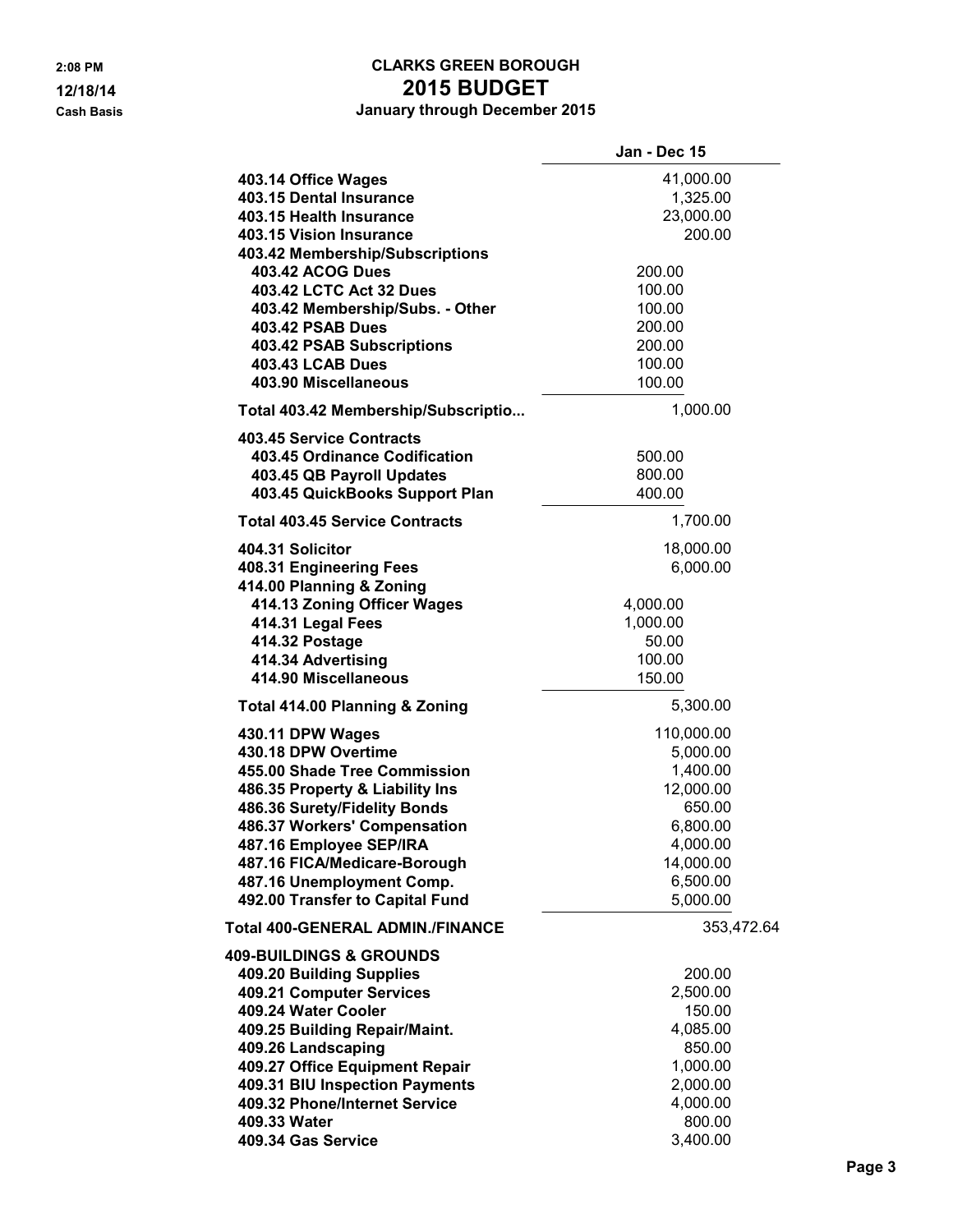### **2:08 PM CLARKS GREEN BOROUGH 12/18/14 2015 BUDGET Cash Basis January through December 2015**

|                                             | Jan - Dec 15 |
|---------------------------------------------|--------------|
| 409.35 Sewer                                | 568.00       |
| 409.36 Electricity                          | 4,000.00     |
| 409.37 Copier Service Contract              | 600.00       |
| 409.44 Boro. Bldg. Cleaning                 | 2,500.00     |
| 409.62 HVAC Repairs                         | 350.00       |
| 409.70 Equipment Purchase                   | 5,500.00     |
| 409.90 Miscellaneous                        | 100.00       |
| 409.91 HVAC Maint. Contract                 | 595.00       |
| 409.92 Website Maintenance                  | 600.00       |
|                                             |              |
| <b>Total 409-BUILDINGS &amp; GROUNDS</b>    | 33,798.00    |
| 410-SAFETY                                  |              |
| 410.13 Police Contract                      | 86,400.00    |
| 410.22 Crosswalk Painting                   | 50.00        |
| 410.37 Signs & Posts                        | 500.00       |
| 410.90 Miscellaneous                        | 300.00       |
| 411.35 C.S. Fire/Ambulance W.C.             | 6,000.00     |
| 411.36 Fire Hydrant Service                 | 6,400.00     |
| 411.45 C.S. Fire Co. Contract               | 14,900.00    |
| 411.54 Foreign Fire Insurance               | 11,000.00    |
| 433.00 Traffic Control Devices              |              |
| 433.01 Traffic Signal Elec.                 | 360.00       |
| 433.02 OLP School Lights                    | 400.00       |
| 433.36 Traffic Signal Repair                | 2,000.00     |
| <b>Total 433.00 Traffic Control Devices</b> | 2,760.00     |
| 434.00 Street Lights                        |              |
| 434.01 Masonic Lodge Elec.                  | 240.00       |
| 434.02 Street Lights Elec.                  | 18,500.00    |
| <b>Total 434.00 Street Lights</b>           | 18,740.00    |
|                                             |              |
| <b>Total 410-SAFETY</b>                     | 147,050.00   |
| <b>426-REFUSE &amp; RECYCLING</b>           |              |
| 426.21 Leaf Bags                            | 4,000.00     |
| 426.22 Recycling Containers                 | 1.00         |
| 426.90 Miscellaneous                        | 1.00         |
| <b>Total 426-REFUSE &amp; RECYCLING</b>     | 4,002.00     |
| <b>429-PUBLIC WORKS - SEWER</b>             |              |
| 429.00 Sewer Repair/Maintenance             | 75,000.00    |
| 429.01 Inhouse Sewer Billing                | 2,500.00     |
| 429.02 Sewer Authority Rental               | 309,124.00   |
| 429.04 Pass-Thru Fee-Waverly                | 8,640.00     |
| 429.05 Pass-Thru Fee-C.S. Boro.             | 830.00       |
| 429.31 Legal Fees                           | 3,000.00     |
| 429.32 Postage                              | 400.00       |
| 429.34 Advertising                          | 2,500.00     |
| 429.38 Equipment Rental                     | 500.00       |
| 429.40 Engineering Fees                     | 6,000.00     |
| 429.41 Magistrate Costs                     | 200.00       |
| 429.42 Employee Training                    | 100.00       |
| 429.45 Subcontractors                       | 2,000.00     |
|                                             |              |